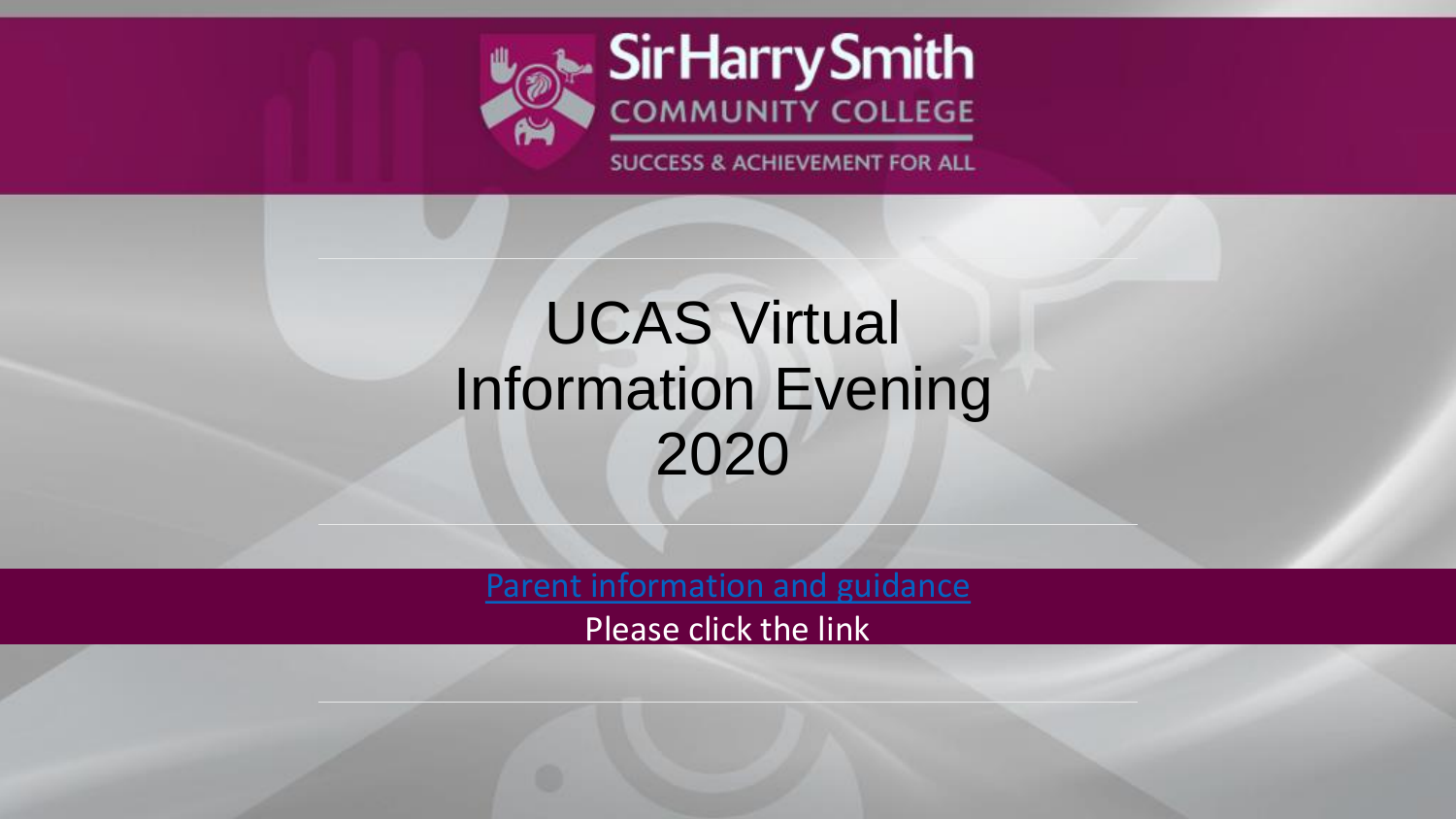### [UCAS Homepage](https://www.ucas.com/ucas-undergraduate-apply-and-track) [Parent Top Tips](https://www.youtube.com/watch?v=x39fph_5anY)



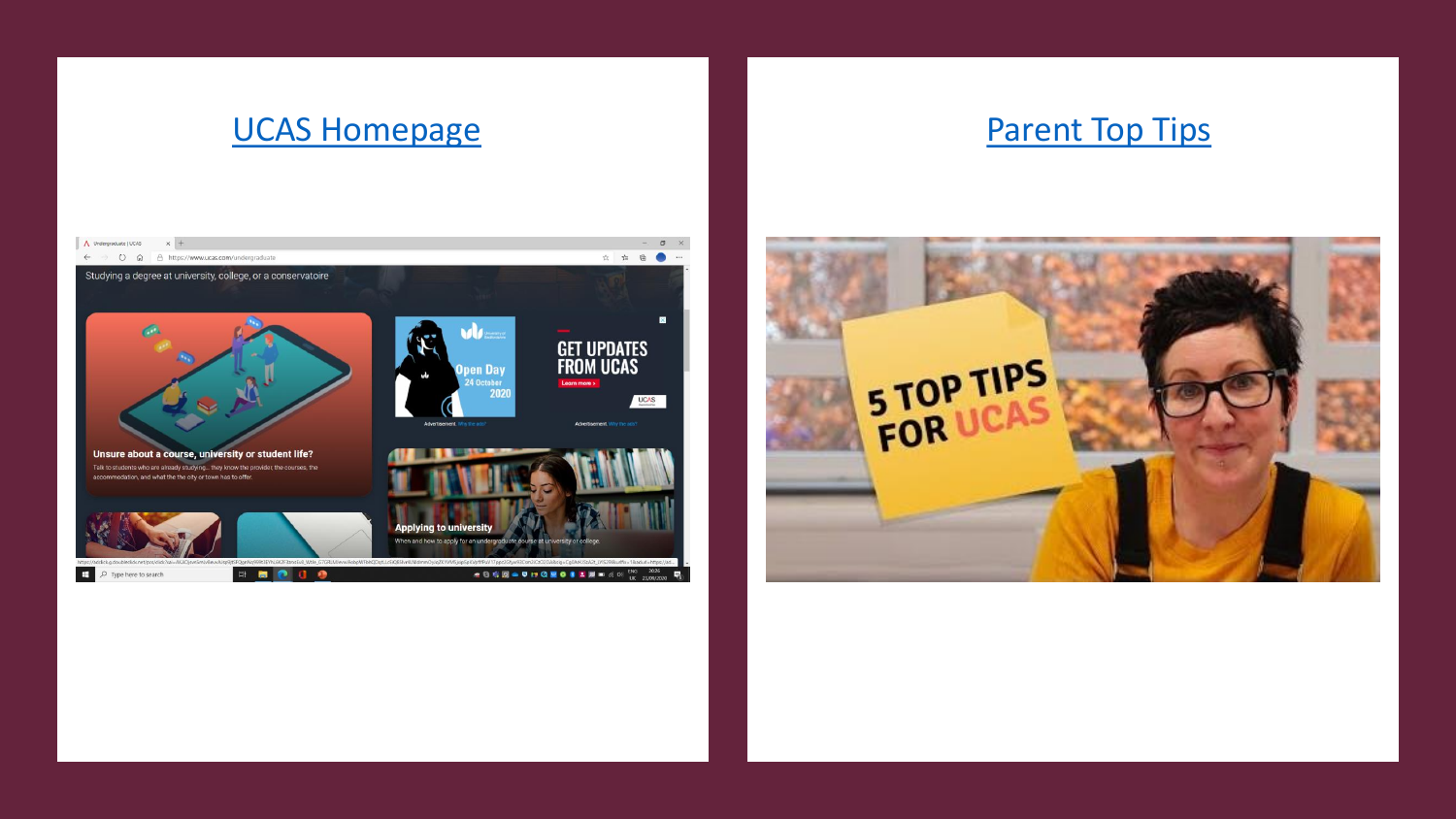

### Contextualised Offers

Information and data used by Universities and Colleges to assess student's prior attainment and potential in the context of their individualised circumstances

The data includes geodemographic, educational and socio-economic background

Contextual information relates to **individual applicants' circumstances**, such as if the have ever been in the care system, first generation applicants to university etc.

We encourage students to complete all relevant application fields in full and ask that you also check that they have divulged all information that applies to them

Please could we ask that this information is also shared with their UCAS referee (Form Tutor) so that it can be included in their UCAS reference.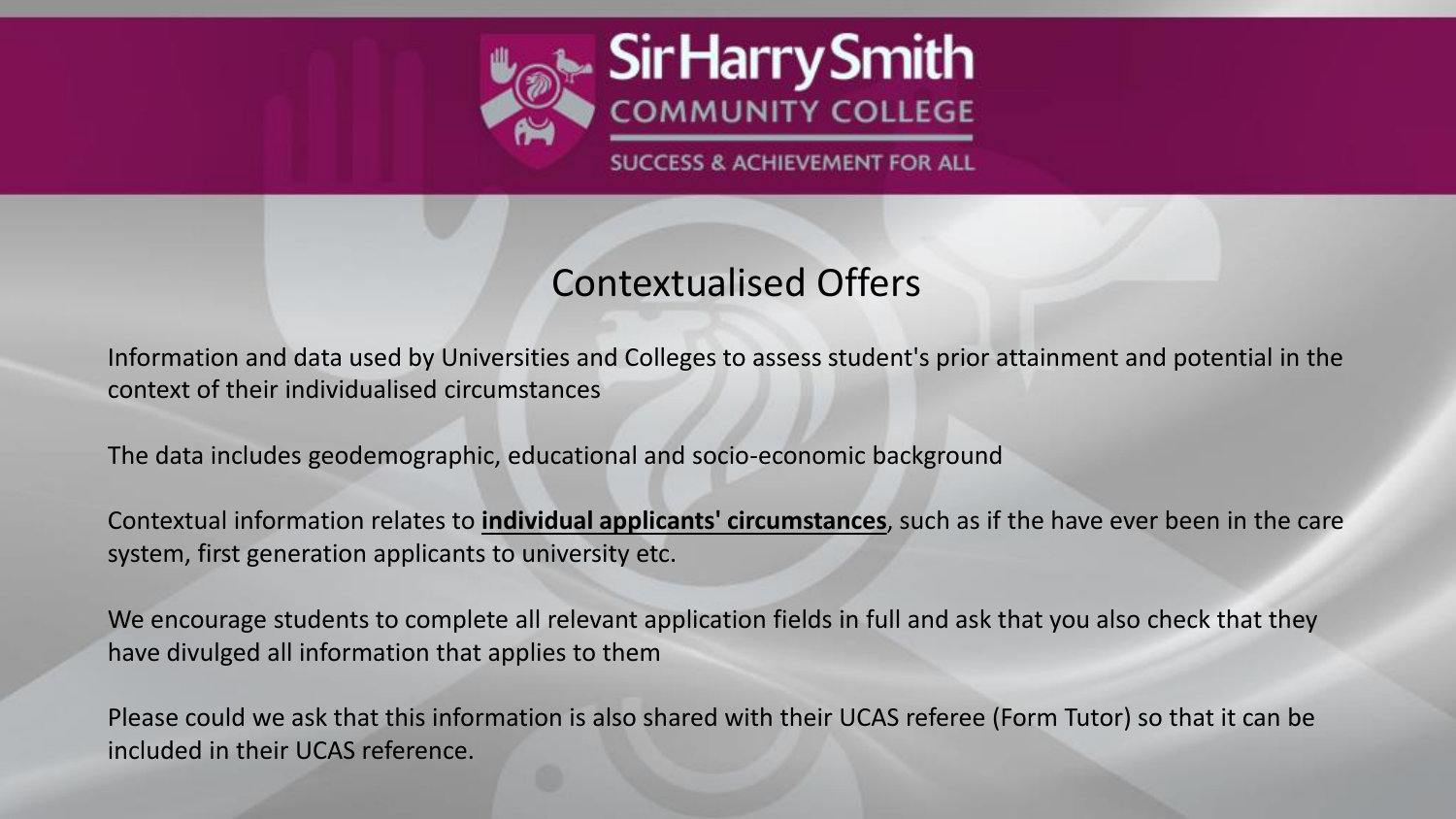

### The Launch – July 2020

**July 2020** – Information on how to register for UCAS was sent to students via their school email accounts and posted on Show My Homework. A large number of students have registered and created a UCAS account

#### Summer Holiday Work

- Jargon buster
- Personal statement research
- Draft personal statement
- Attend virtual open days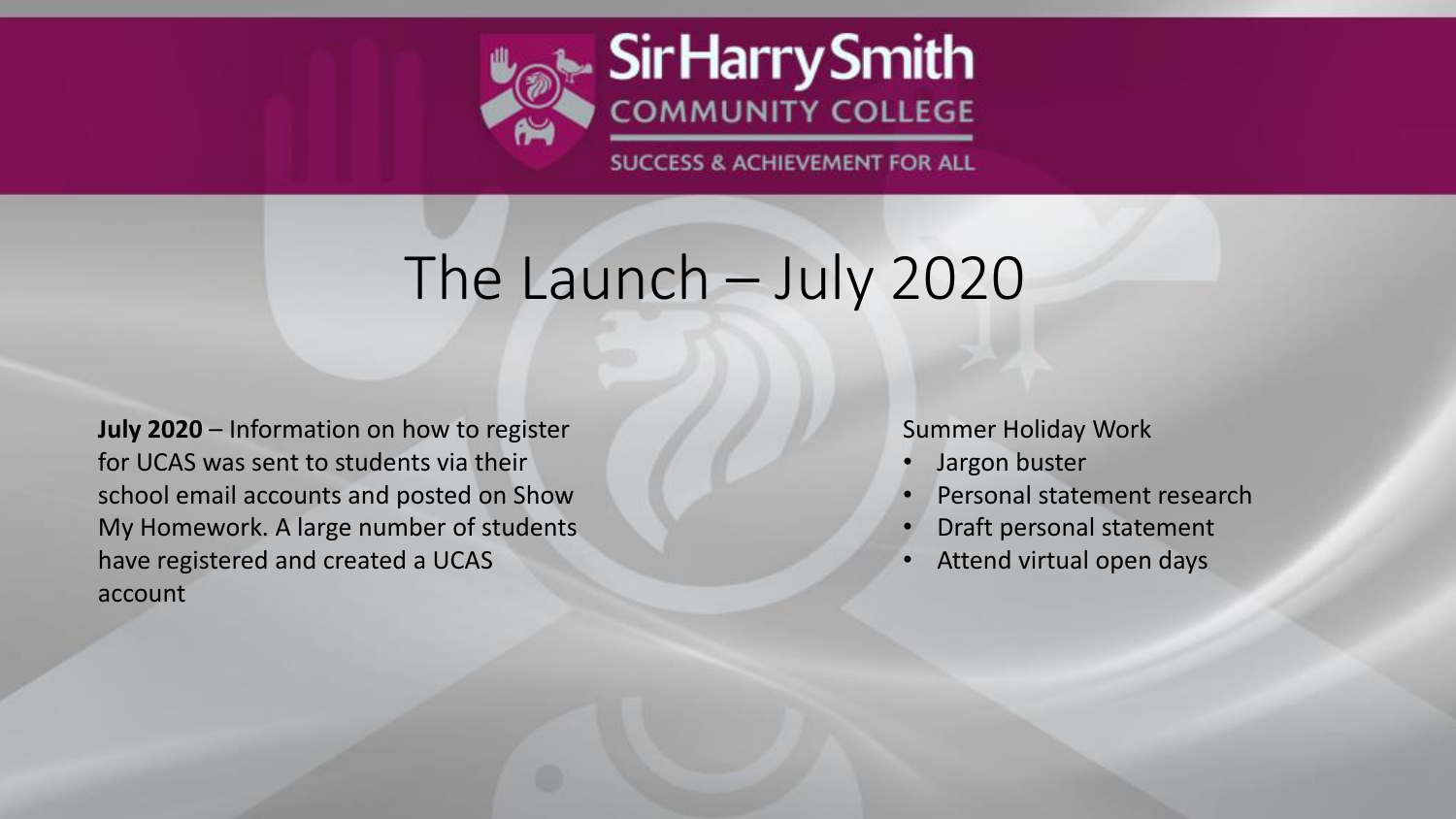

### So far…….

- The students form tutor and skills for life teacher will act as a UCAS mentor to provide support for the students at every step of the application process.
- They will:
	- Meet with students on a one to one basis to advise on personal statements
	- Talk to them about course choices
	- Discuss their UCAS predicted grades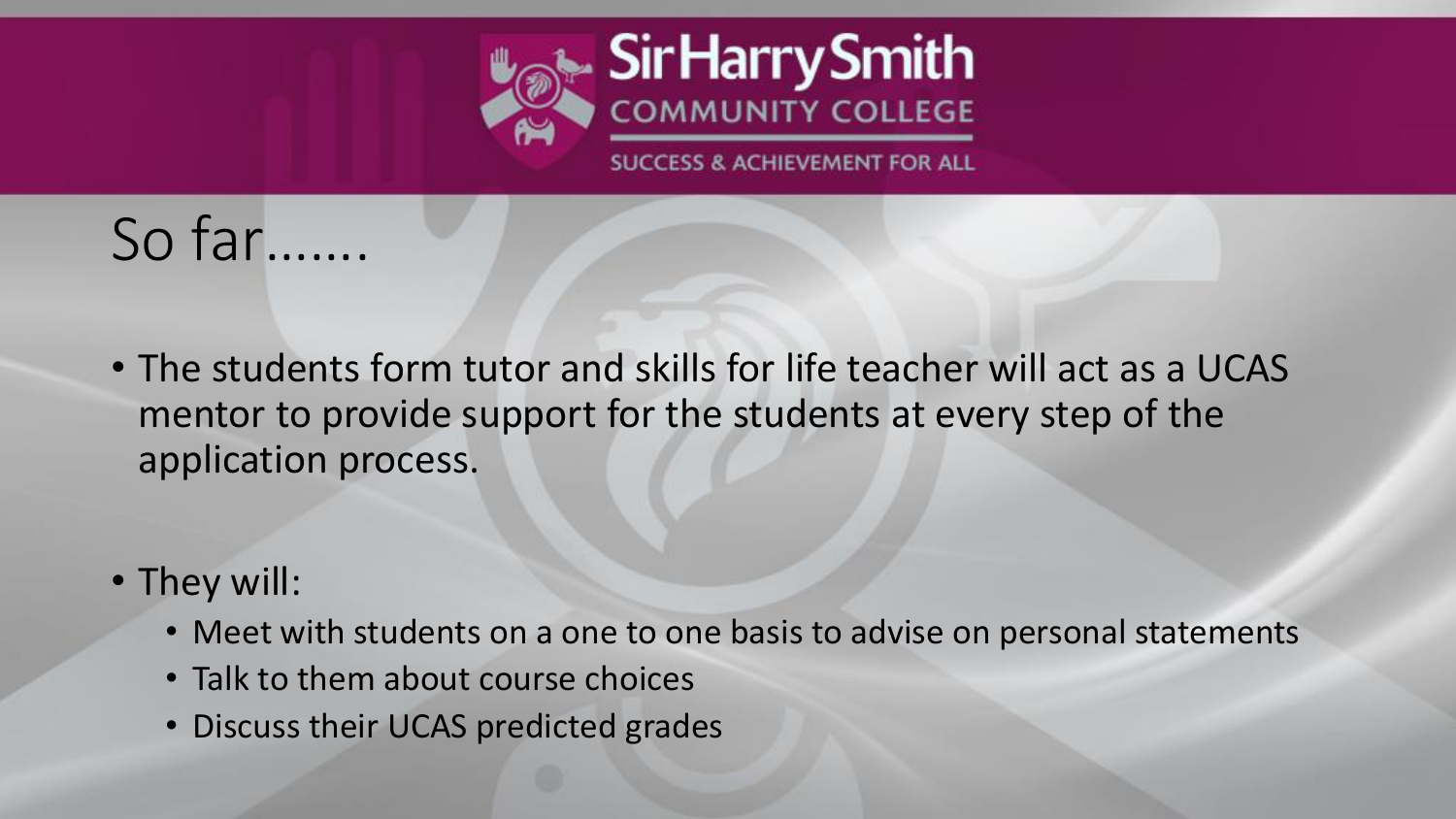

## How can parents and guardians help?

- The personal statement
	- Proofread
	- Structure the information to reflect the skills and qualities the university and colleges value most
	- Why do they want to study the course
	- Remember to add additional qualifications and success beyond academic results.
	- Sign up and attend virtual open days.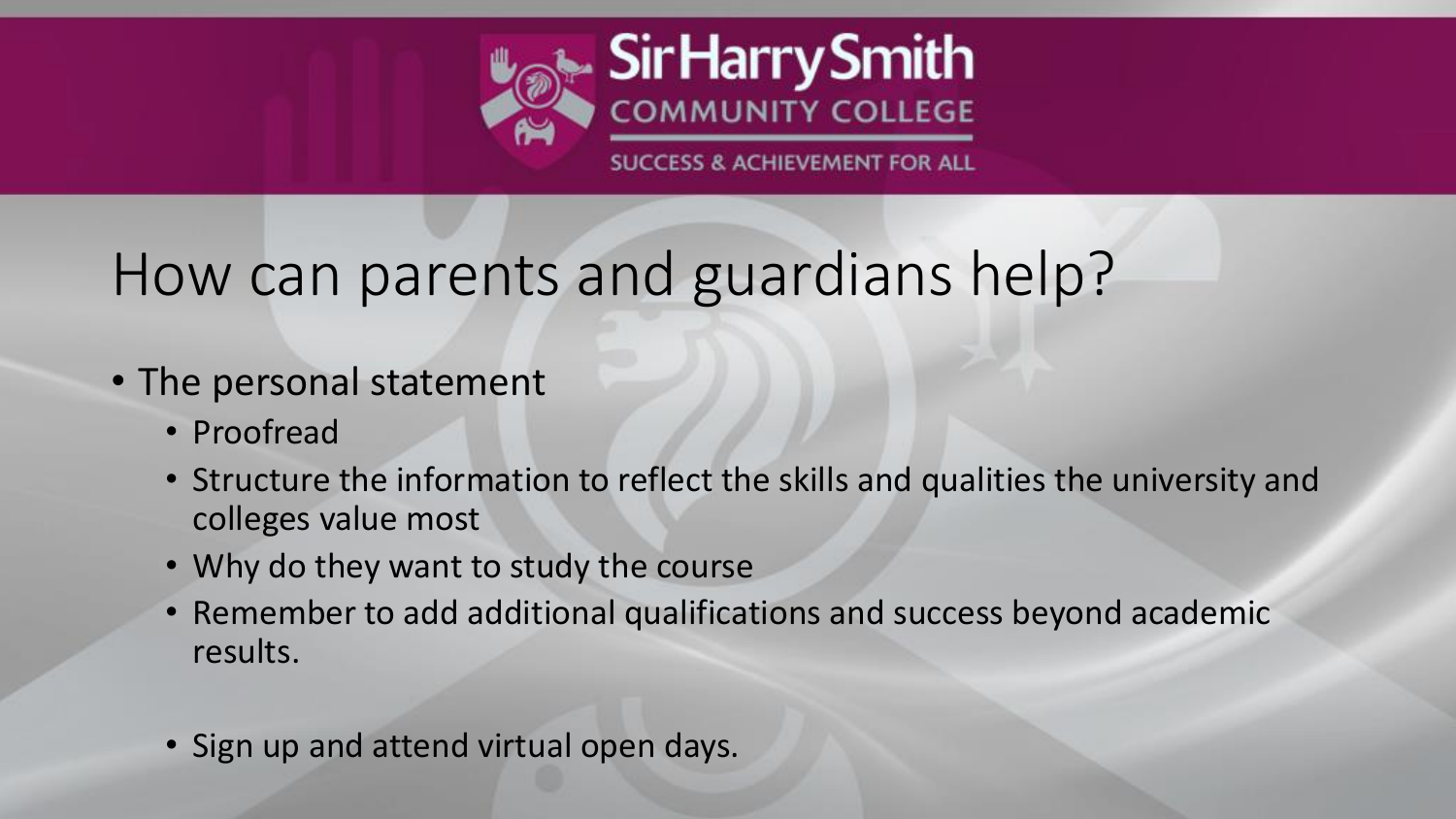

## UCAS Timeline

- **July – September**: Choose courses and universities
- **September – October:** Complete application form online
- **October:** Complete personal statement as a word document get it checked!!
- **October**: Pass personal statement to sixth form tutor to help them complete their reference
- **October – November:** Personal statement and reference then go to Head of Sixth form
- **November – December**: Book in a time to send your application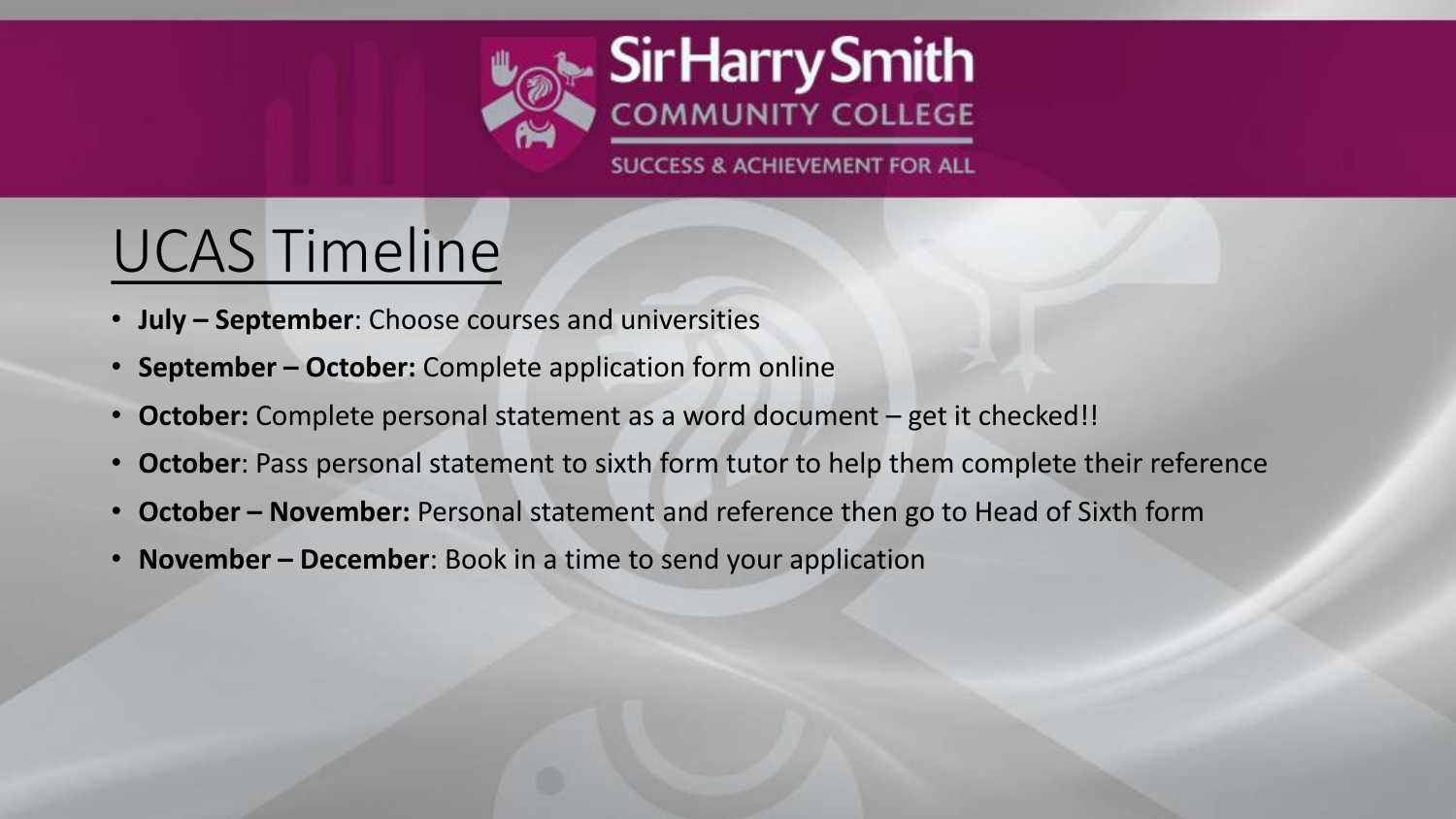

# UCAS Support

- Year 13 skills for life lessons
- One to one meetings with sixth form tutor
- Personal statement writing advice via SMHW
- One to one personal statement advice from experienced members of staff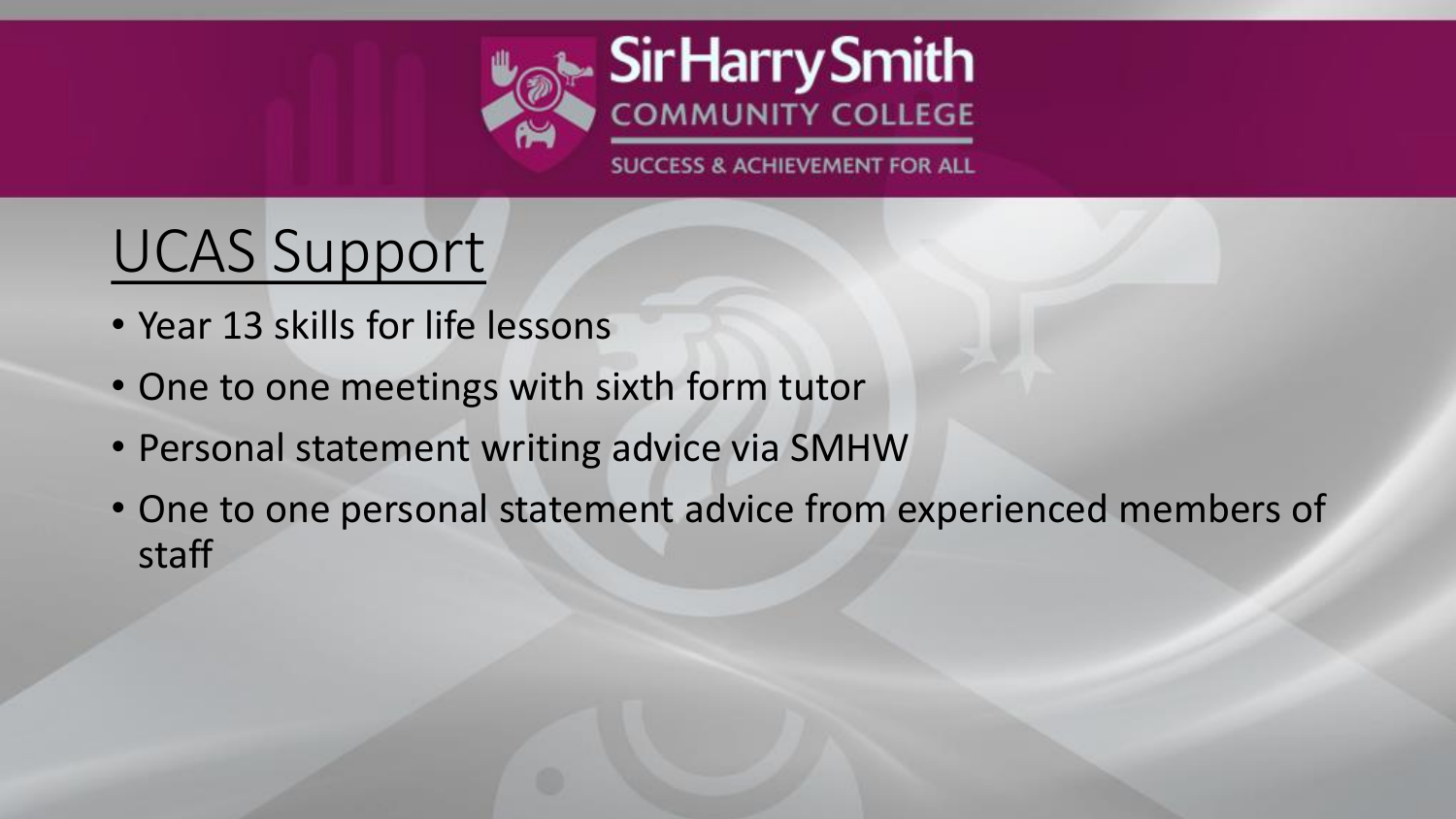

### Key Dates

| <b>Date</b>                              | <b>Details</b>                                  |
|------------------------------------------|-------------------------------------------------|
| 24 <sup>th</sup> September               | <b>UCAS Information Evening</b>                 |
| $15th$ October                           | <b>Oxbridge Applications Closing Date</b>       |
| 22 <sup>nd</sup> October                 | Virtual tutor day - UCAS advice                 |
| <b>Prior to Christmas</b>                | Year 13 mock interviews                         |
| Week beginning 16 <sup>th</sup> November | One to one checking of personal statements      |
| 1 <sup>st</sup> December                 | <b>Final Internal UCAS Application Deadline</b> |
| 15th January 2021                        | <b>UCAS Application deadline</b>                |